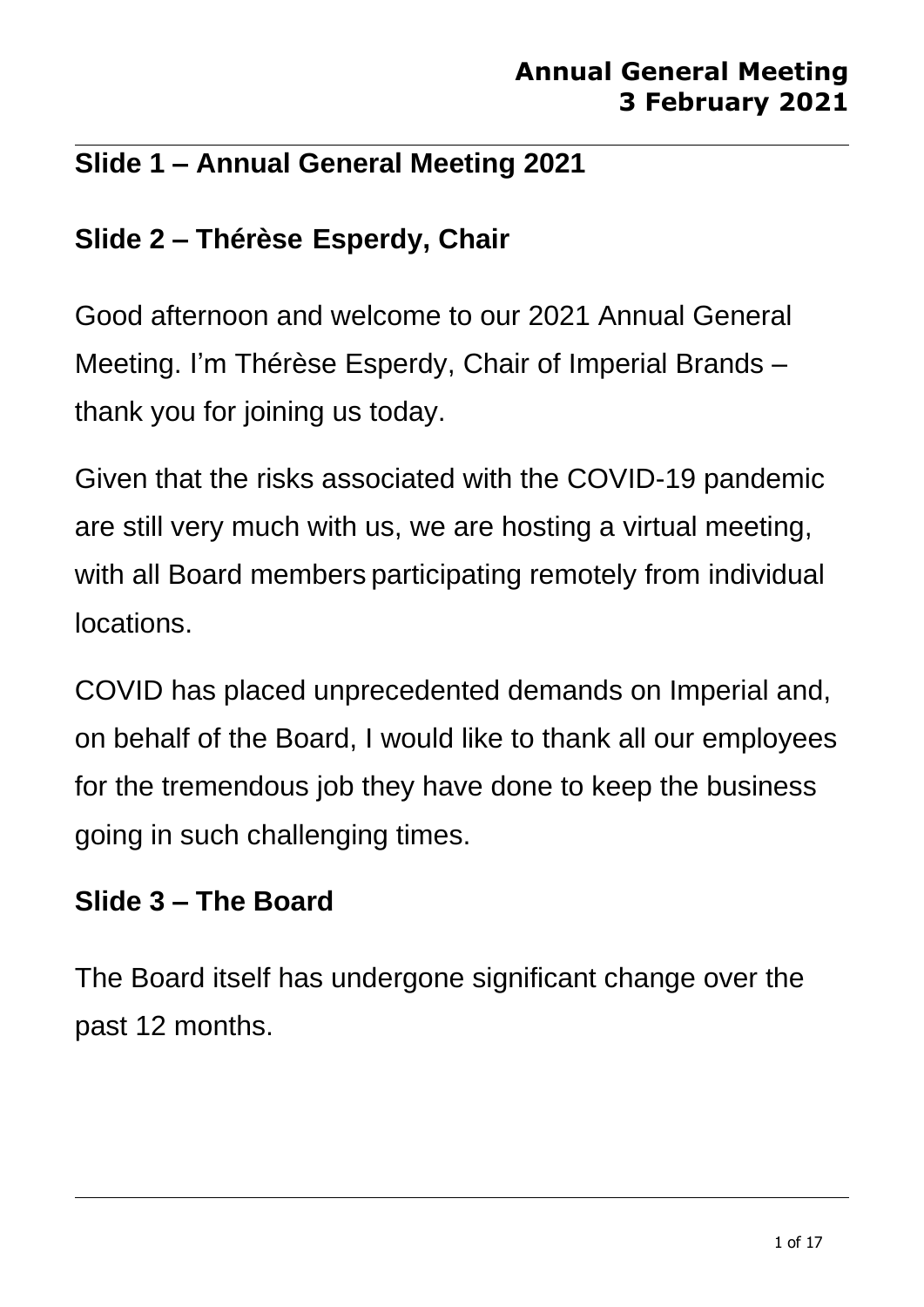In the final quarter of the last financial year, we were delighted to welcome Stefan Bomhard as our new CEO and Pierre-Jean Sivignon as a Non-Executive Director.

In the same period, we announced that CFO Oliver Tant would retire once a suitable successor has been found. That recruitment process is progressing well and we will update shareholders when an appointment is made.

We were also very pleased to welcome two additional Non-Executive Directors to the Board, with Bob Kunze-Concewitz joining in November and Alan Johnson joining in January.

The new composition of the Board provides additional skills and expertise that will be instrumental in strengthening performance in the years ahead.

# **Slide 4 – Our Transformation to Unlock Value**

We are all aware that Imperial has not delivered the required results in recent times.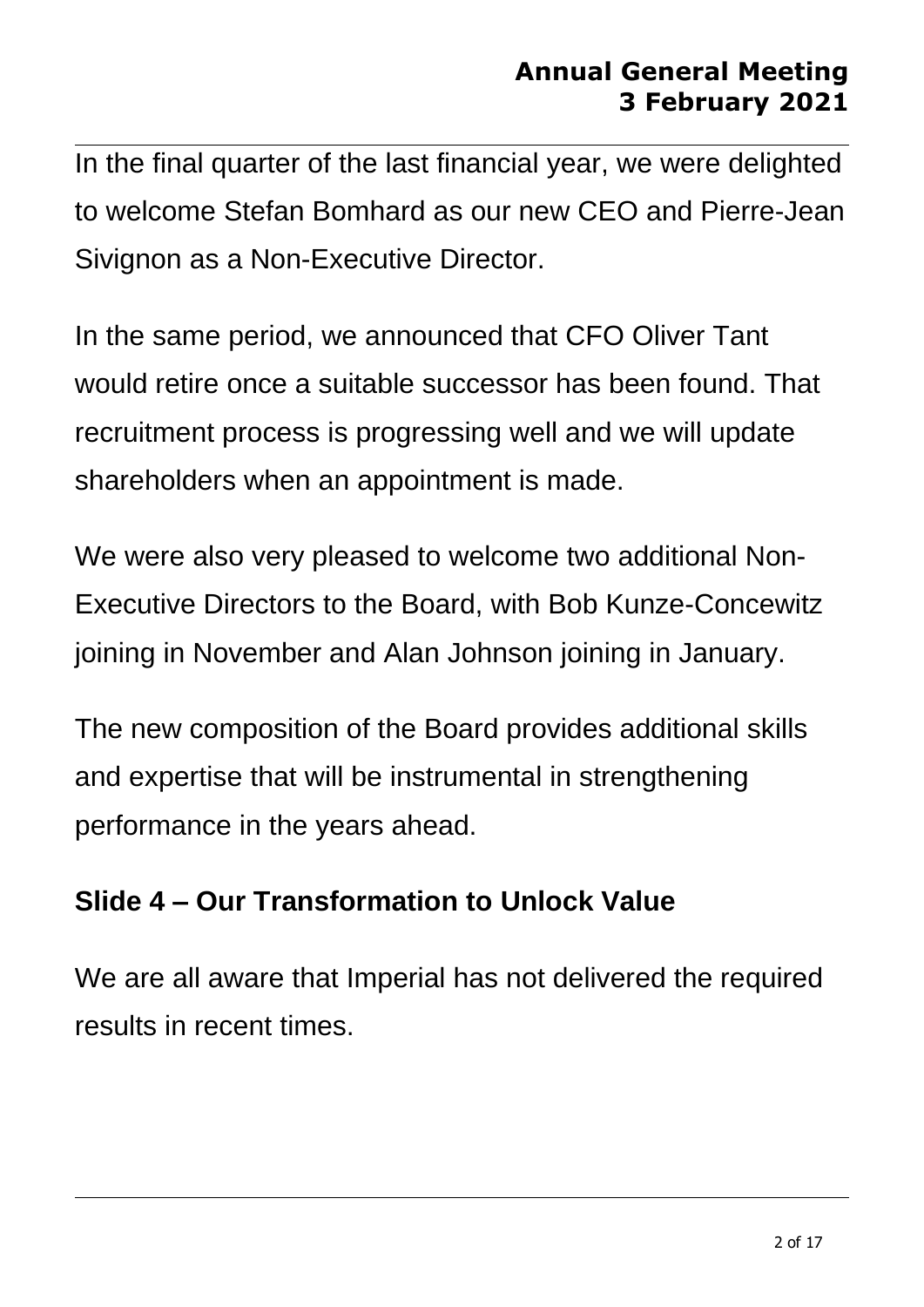We are committed to changing that, with a new strategy and five-year plan that will transform the business and unlock value.

We explained how we will deliver this at a capital markets event last week.

There will be a renewed focus on our five most important tobacco markets and a more measured and disciplined approach to NGP.

We are also changing our culture and ways of working to support the new strategy, embracing our challenger mindset and empowering our people to do their best work.

Before handing over to Stefan to take you through our new strategic focus in more detail, I'd like to make a few comments about the resolutions you will be voting on later.

It is clear that there is strong shareholder feedback on two areas – our Remuneration Report and Board Diversity.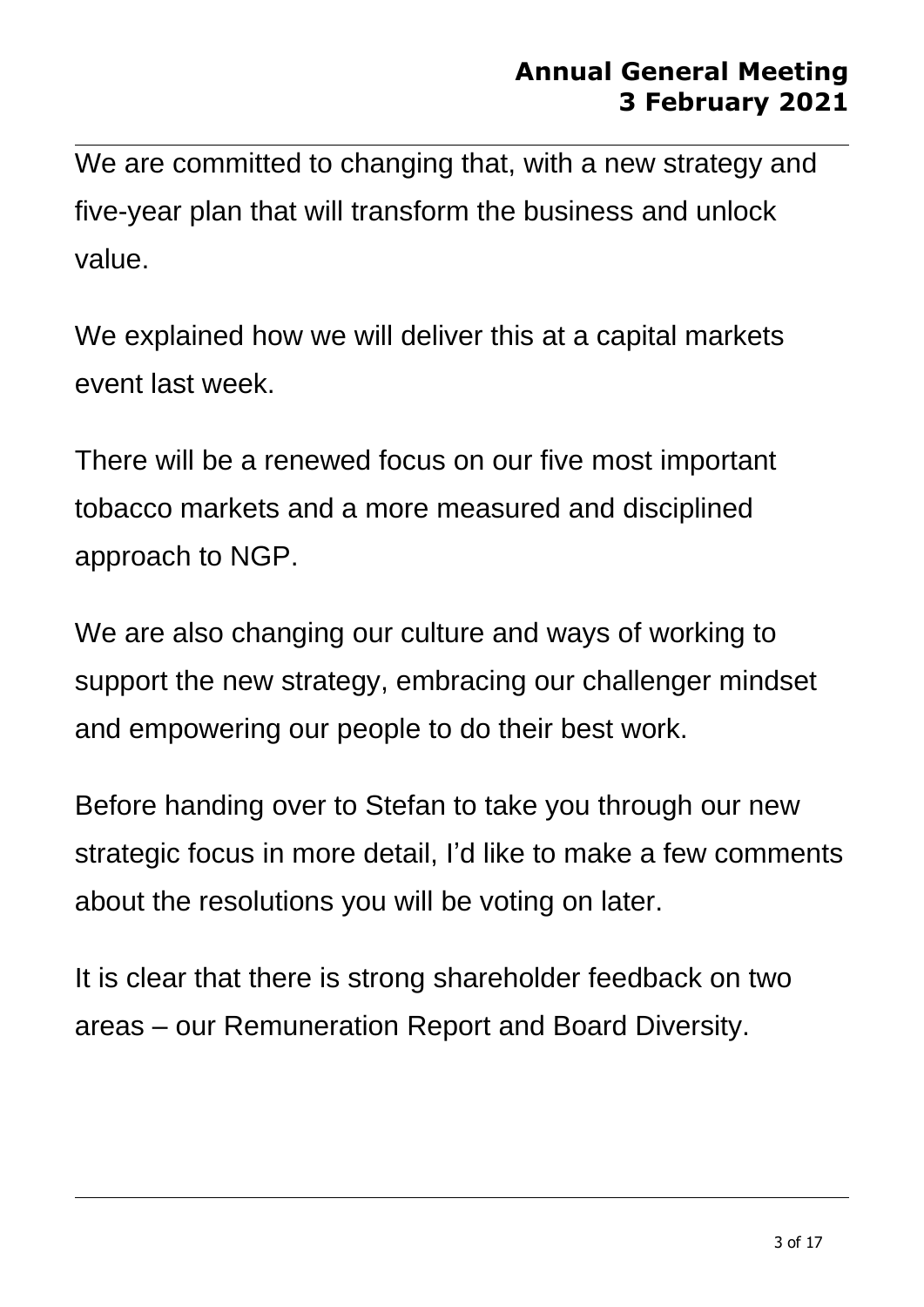In terms of the Renumeration Report , the principal point at issue for some shareholders and some proxy voting advisory services was the level of Stefan's base salary.

It's important to understand how this salary was determined.

We were searching for a CEO with very specific skills and expertise, someone who was already CEO of a listed business and who had significant consumer goods sector experience.

We also wanted someone with a track record of transforming a business and creating value for shareholders.

From a leadership perspective, we were looking for someone with sound ethics and integrity, who would be a good cultural fit for the business.

In our view Stefan was distinctive in fully meeting our exacting brief, with the specific combination of skills and capabilities we need to set Imperial back on a path of creating long-term shareholder value.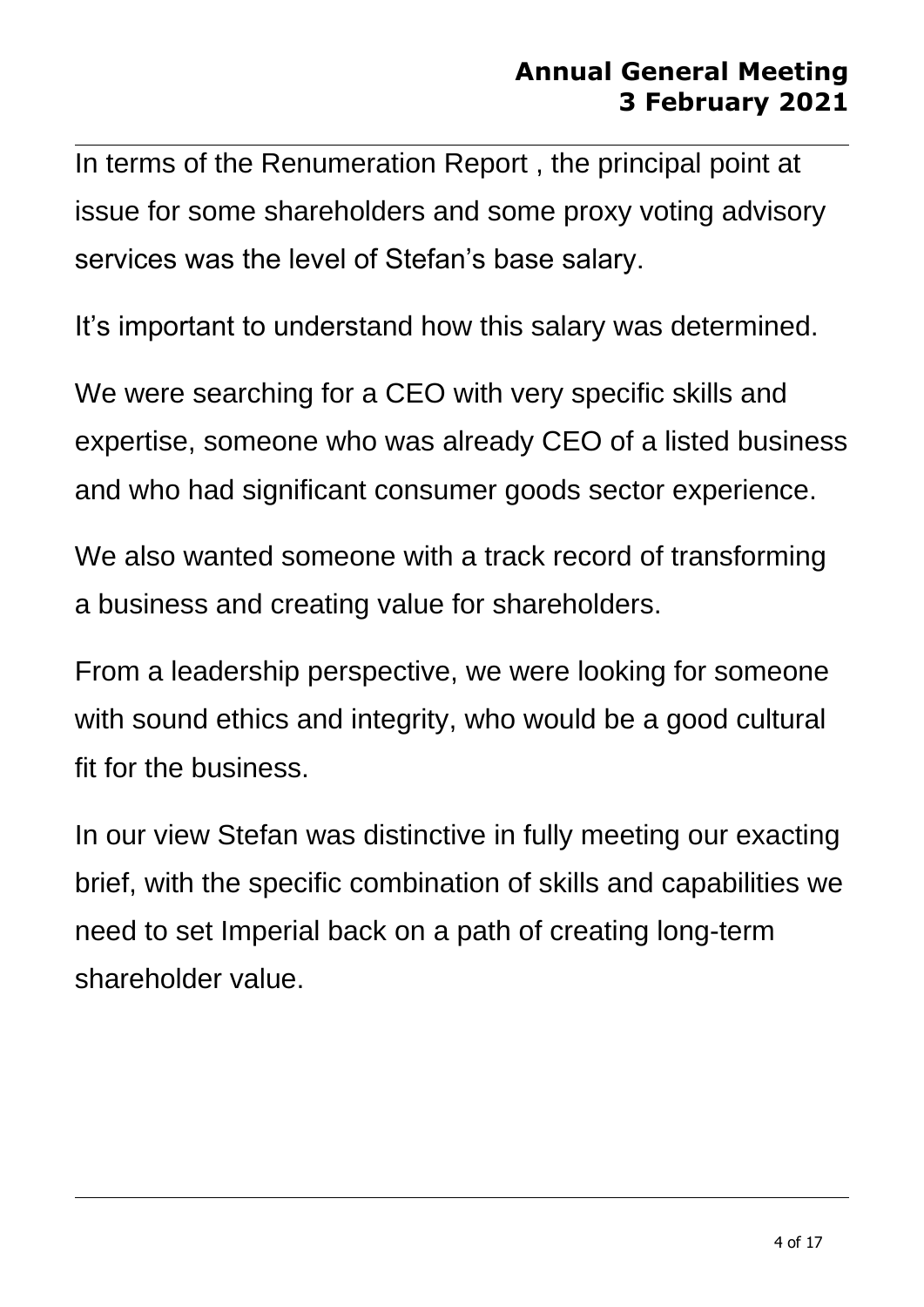Stefan's salary was determined by the Remuneration Committee after taking into account a variety of relevant pay comparisons with other companies of a similar size, complexity and market capitalisation, as well as the remuneration of Imperial's previous CEO.

We believe Stefan's base salary is appropriate and his appointment has received strong support from shareholders. We believe he is absolutely the right CEO to successfully lead us through the new strategy and business plan.

Diversity is a subject that's very important to me and I can assure all shareholders that Stefan and I are committed to having a diverse and inclusive organisation.

Imperial has a strong track-record of gender diversity on its Board. For three quarters of our last financial year we had over 40 per cent female representation - and we are the only FTSE100 Board with a female Chair and Senior Independent Director.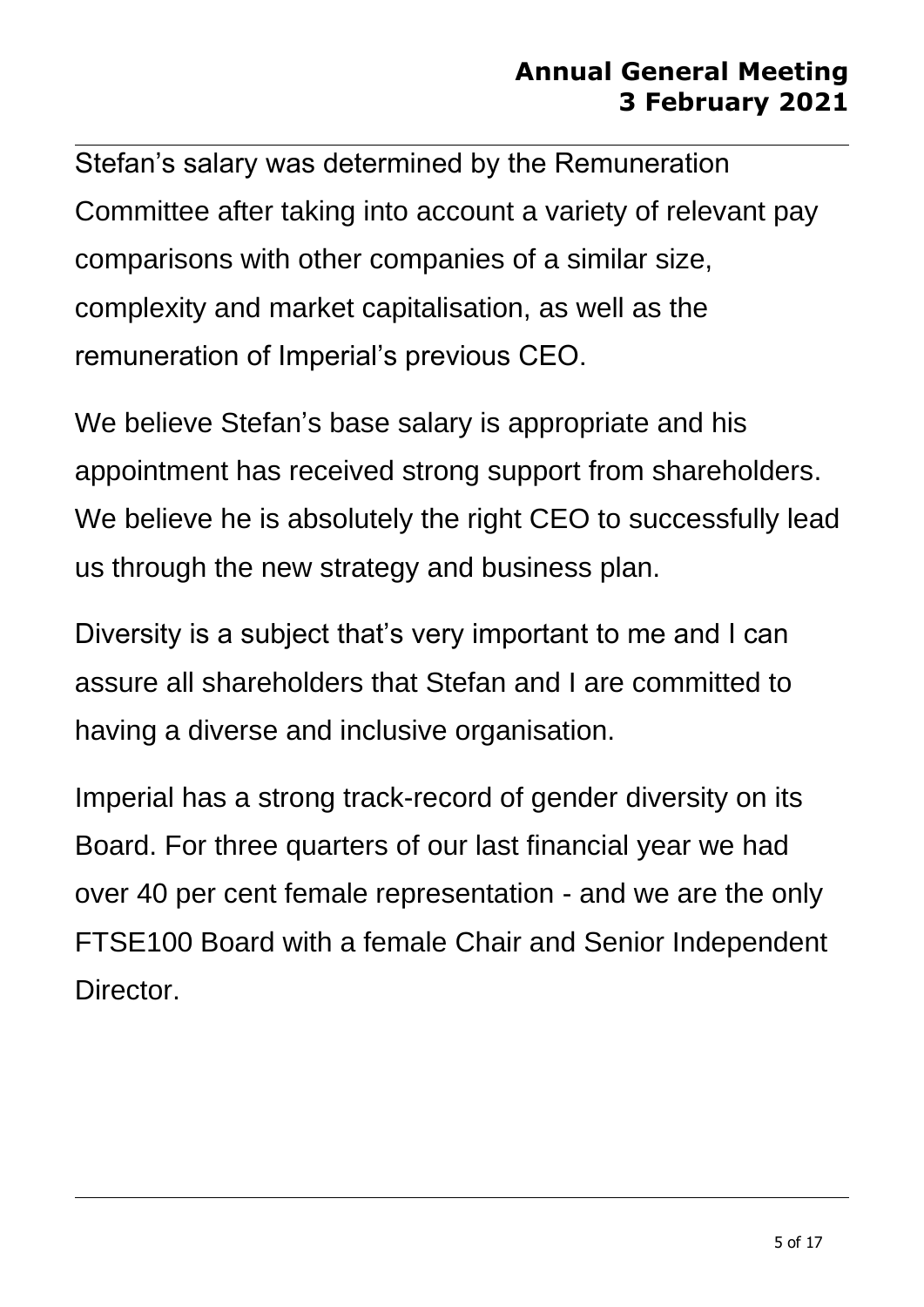Having said that, I recognise that the recent and necessary changes we have taken to strengthen the skills and experience of the Board have temporarily adversely affected Board gender diversity.

It is important to stress this is a transitional issue as we continue to refresh the Board, and there will be further appointments this year that will enhance the Board's diversity.

In terms of the wider business, we recently completed our first global diversity and inclusion survey, and the results will help shape our new culture and ways of working.

Diversity is a key element of our ESG agenda and Imperial's ESG Steering Committee was established last year to provide greater oversight of the way we address our ESG priorities and measure progress.

We will continue to engage with shareholders on both these important issues, as well as the wider governance and performance of Imperial, and we will ensure that this engagement remains open and transparent at all times.

Let me now handover to Stefan....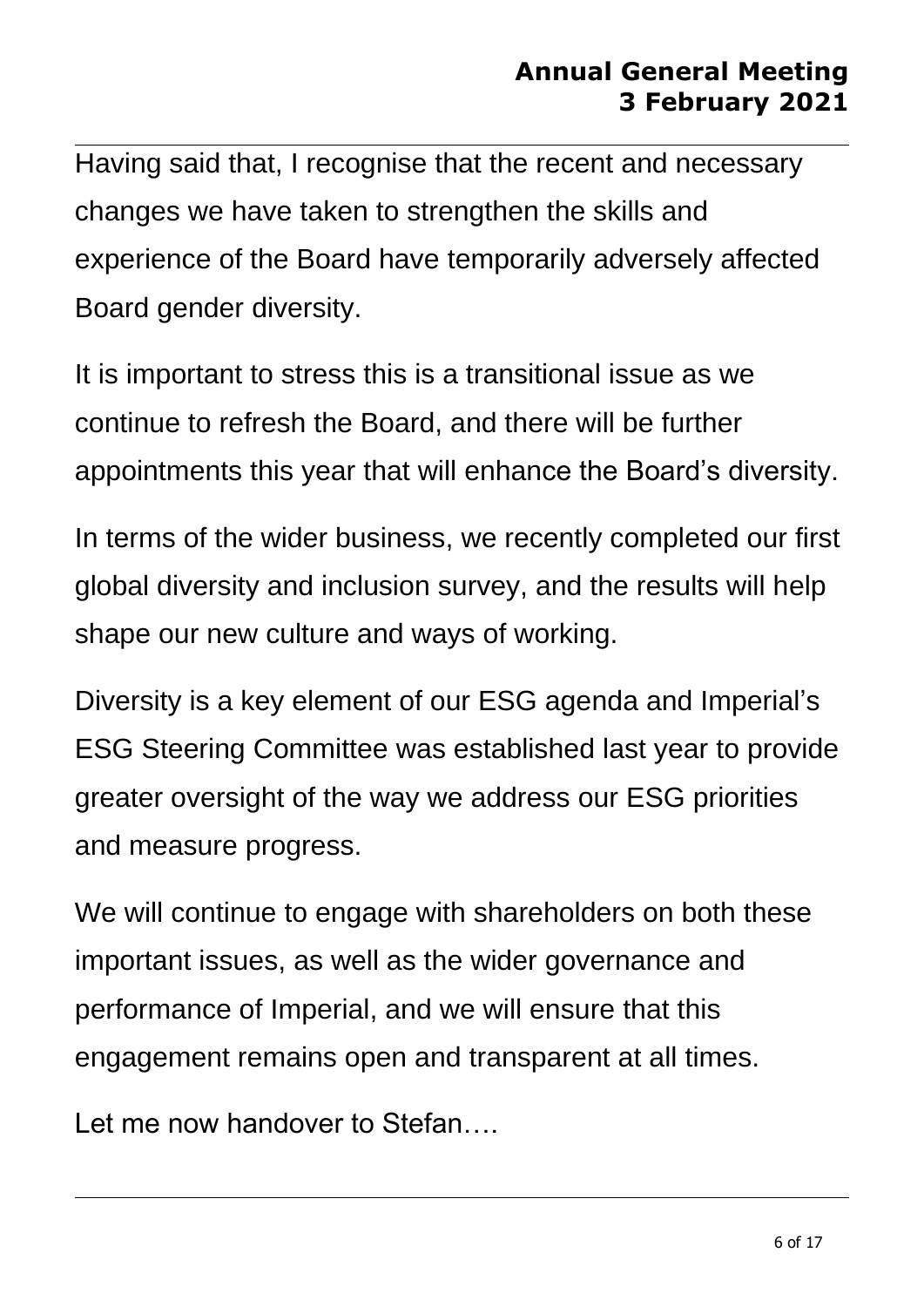## **Slide 5 – Stefan Bomhard**

Thank you Thérèse and good afternoon everyone.

## **Slide 6 – Strategic Review – Approach**

Before getting into the detail, let me share some background on our strategy work.

The first point to make is that this strategy has been defined by Imperial for Imperial.

The approach has been rigorous and internally driven, only using targeted external specialist support in specific areas.

We consulted extensively with stakeholders, particularly shareholders, employees and customers.

We also considered our sustainability and ESG responsibilities, concluding that both are aligned to – and underpin - our new business strategy.

The process has been fact-based, with decisions underpinned by data and consumer insights……and throughout, we adhered to four clear guiding principles.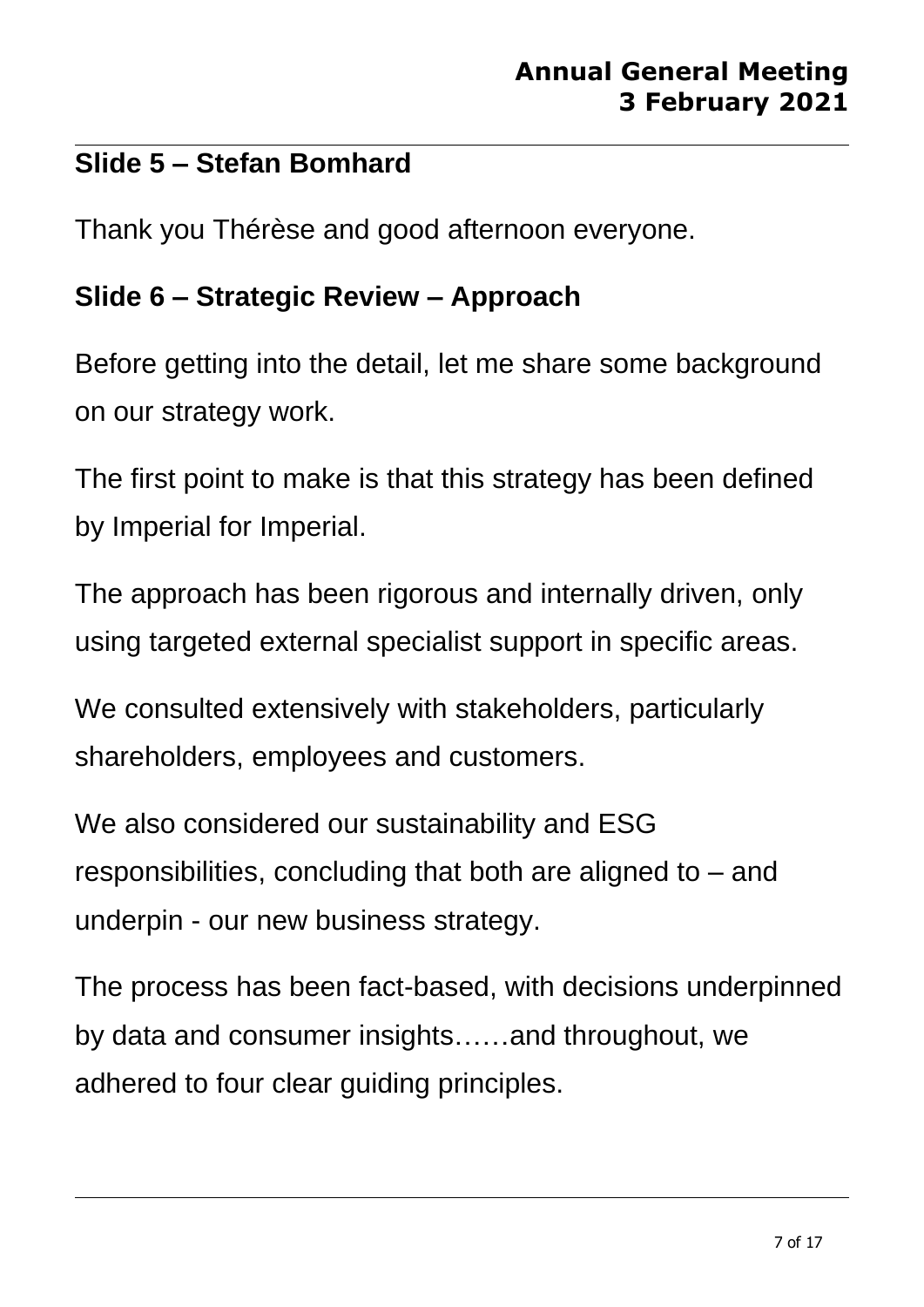First, co-creation - the strategy has been developed with the senior leadership team and reflects feedback from our employees; this is not something that's been purely borne out of Executive Committee thinking.

Second, we have focused on how to leverage our strengths.

Third, acknowledging the mistakes of the past and how we can learn from them and not repeat them.

And finally, we have evaluated ALL options to create value.

These guiding principles have enabled us to clearly define our future focus and identify areas where we have a right to win.

#### **Slide 7 – Strategic Review – Areas for Improvement**

Although the fundamentals of Imperial are sound, there are a number of areas where we need to improve.

Our tobacco share performance has been disappointing for a number of years, with a lack of focus on our most valuable markets.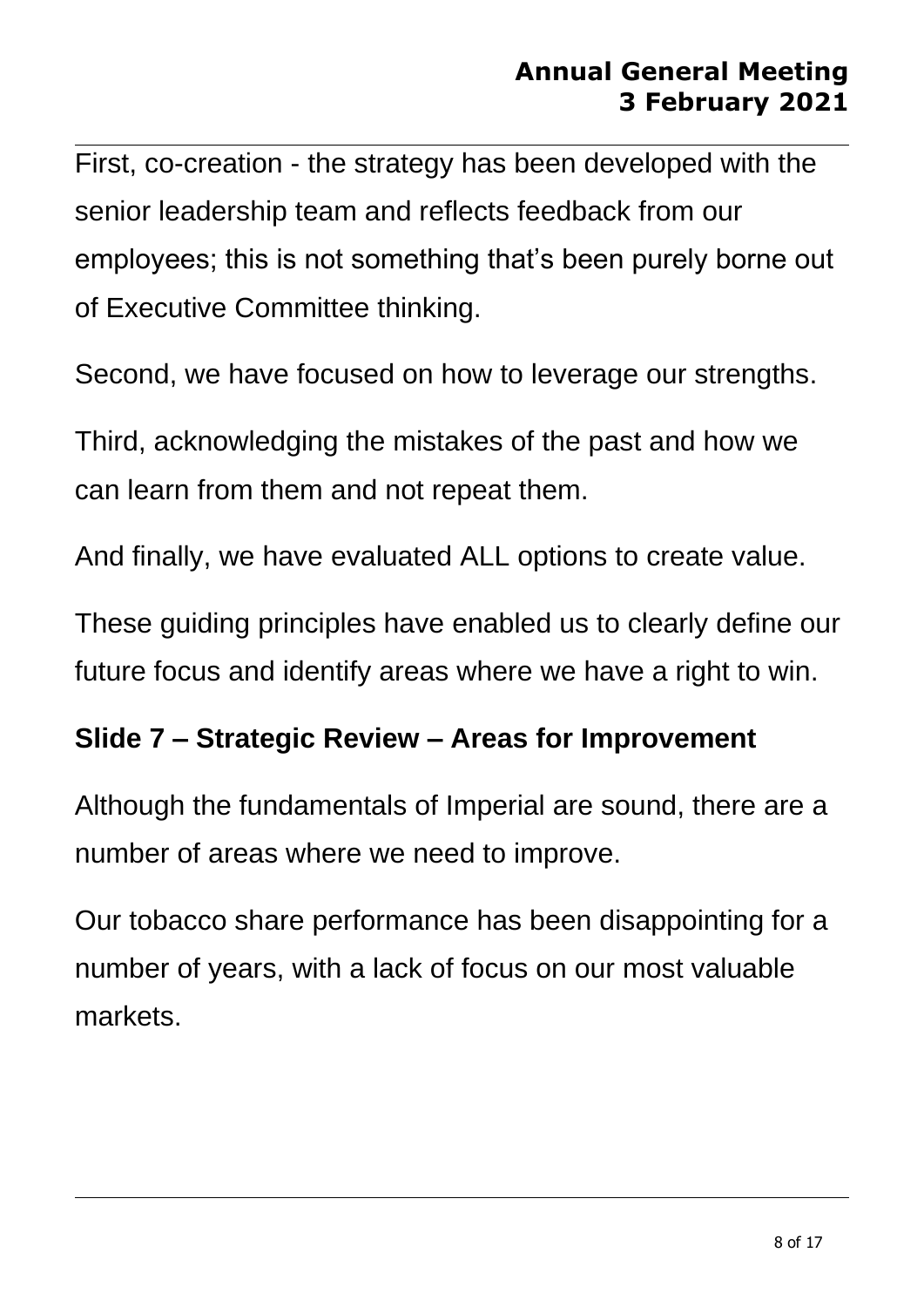NGP has also disappointed: the vapour business expanded too quickly and too broadly, with little consumer validation and poor investment decisions. There was also insufficient focus on heated tobacco.

Performance management was limited, which led to a lack of agility and responsiveness to market dynamics. Also, data and consumer insights were not fully leveraged.

Unsurprisingly, this created a weakness in the company's capabilities and culture, and our ability to deliver.

There's also been little focus on the consumer; our central marketing expertise is underinvested and there is a lack of consistency in utilising data and insights to underpin decisions.

So, some very clear areas to target as part of our drive to transform Imperial. As you will appreciate, given some of the issues identified, this will take time but we have developed a compelling five year plan, centred around three strategic pillars…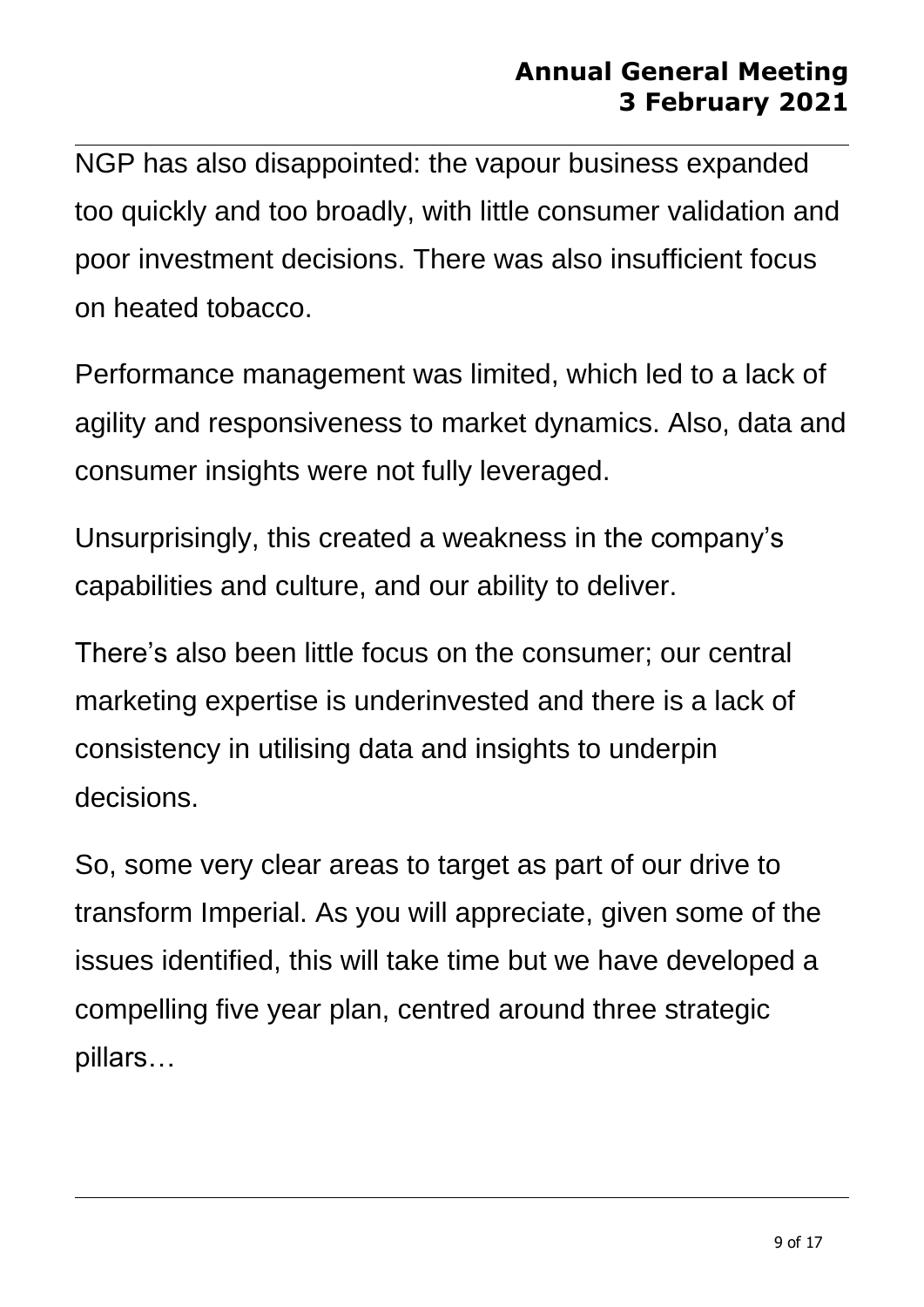## **Slide 8 - 5-year plan**

….first, a focus on priority combustible markets, second, driving value from our broader market portfolio and, third, building a targeted NGP business.

For our priority combustible markets – the US, UK, Germany, Spain and Australia - we will increase investment, with a focus on clearly defined strategic levers to unlock value.

For the broader portfolio, we will manage markets more efficiently, implementing global processes and sharing best practice.

Through this approach, we will identify markets that offer the best growth potential and selectively rationalise those that offer limited value.

In NGP, we will be taking a different approach: more targeted and disciplined driven by local consumer preferences.

We will focus investment on heated tobacco in Europe and on vapour in the US.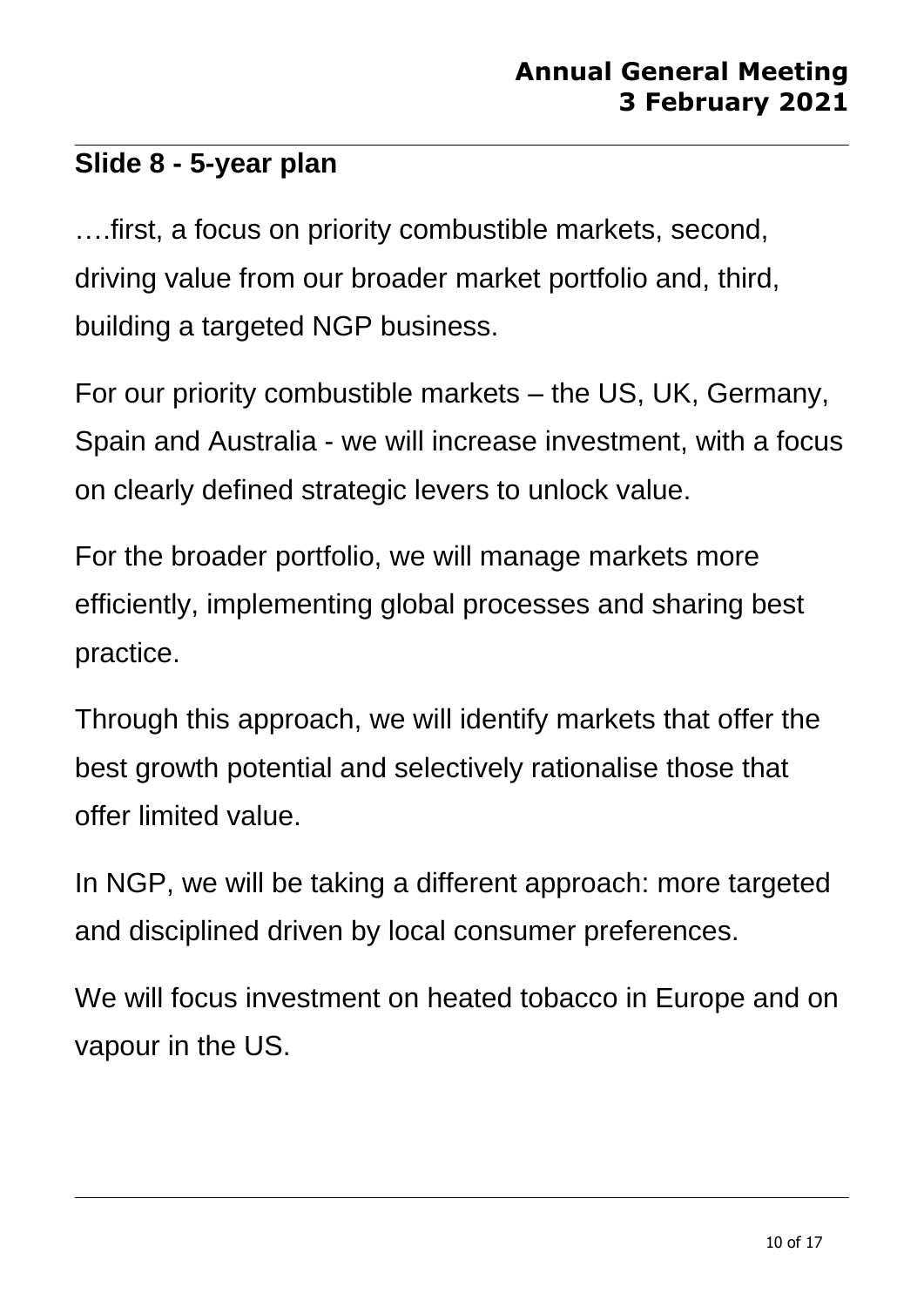### **Slide 9 – 5-year plan**

In order to deliver this plan, we are changing our ways of working and culture.

We will become a truly consumer-centric company, putting the consumer at the centre of all our decisions - and to achieve this we will need to develop new capabilities and address consumer needs.

We are embedding a performance-based culture, one that holds our teams to account and rewards teamwork.

Our ways of working will be fact-based and collaborative, driven by a challenger mindset to motivate our people to deliver a higher level of performance.

We will invest in talent and create a more diverse and inclusive environment for employees to do their best work.

Finally, we will simplify our operations, driven by efficient global processes, underpinned by technology, with a performance management framework that demands accountability at all times.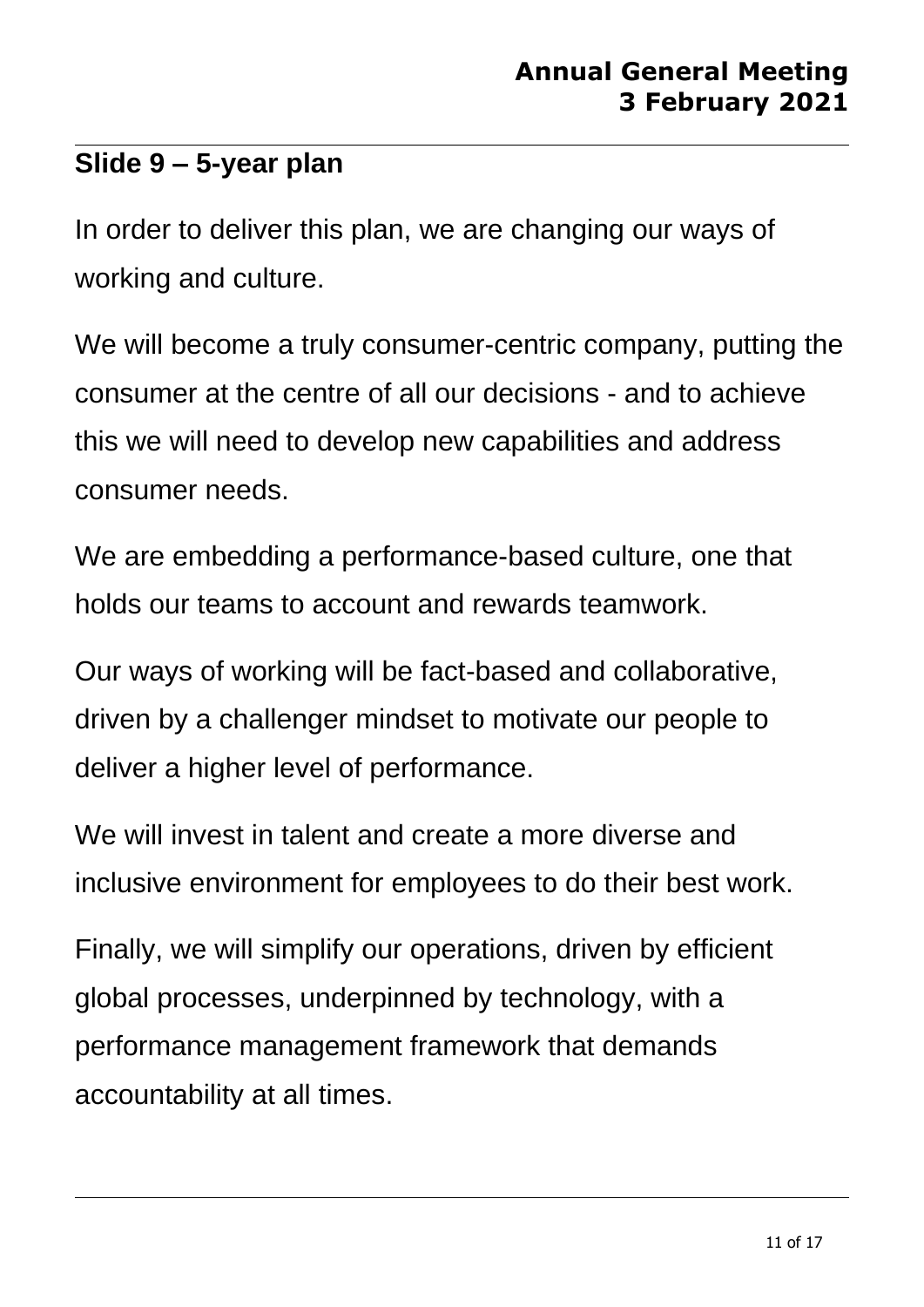# **Slide 10 – Opportunity to Differentiate**

This is a comprehensive plan for change that provides the opportunity for Imperial to differentiate its approach from both its past and from its peers.

There is a theme of focus running throughout this slide.

I want us to focus on selective battlegrounds and be more targeted with our investment.

Becoming truly consumer-centric requires us to relentlessly focus on the consumer and ensure we meet their needs at all times.

And by virtue of our size versus our peers, we can become a successful fast follower – providing consumers with quality and choice in established categories.

We are embracing our smaller size to become faster, more agile and responsive in our decision making, and we are beginning to create a culture that is very different from the past.

A culture that challenges and does not tolerate siloed behaviour and is open to change and collaboration.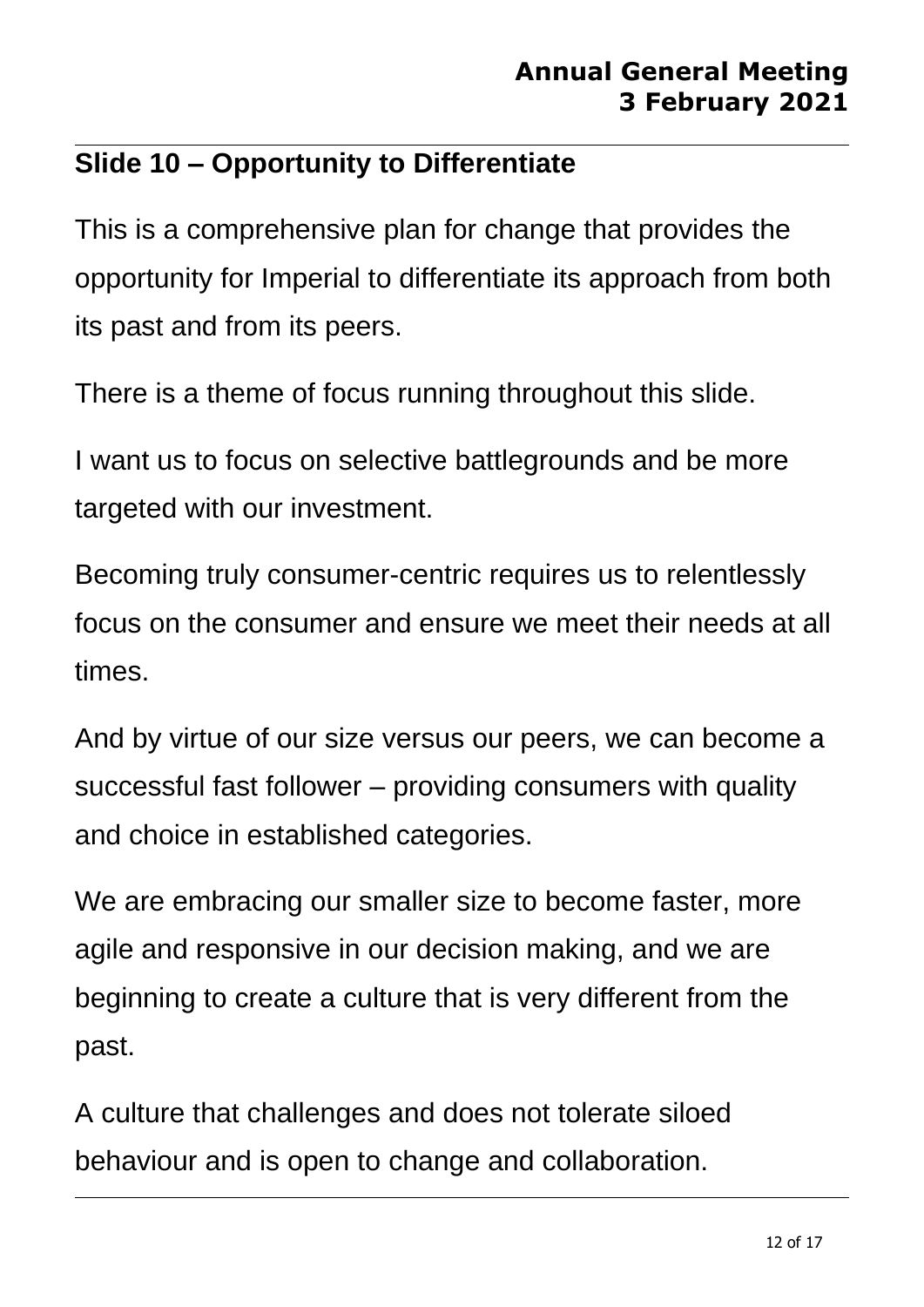These changes to our culture and ways of working underpin my confidence in our ability to deliver a step change in performance.

### **Slide 11 – What our strategy will deliver**

Over time, the strategy will deliver a stronger business with a sharper focus behind tobacco and with clearly defined roles for its markets.

Our commitment to harm reduction will be evident through our new targeted and more disciplined NGP business.

We will have an energised and motivated organisation that is focused on meeting consumer needs with a culture that is collaborative, agile and focused on delivery.

We will deliver stronger, more consistent revenue growth and generate sustainable profit growth that does not require a margin reset in the short term.

And our continued strong cash generation will provide funds to support the implementation of the strategy, debt reduction and returns to shareholders.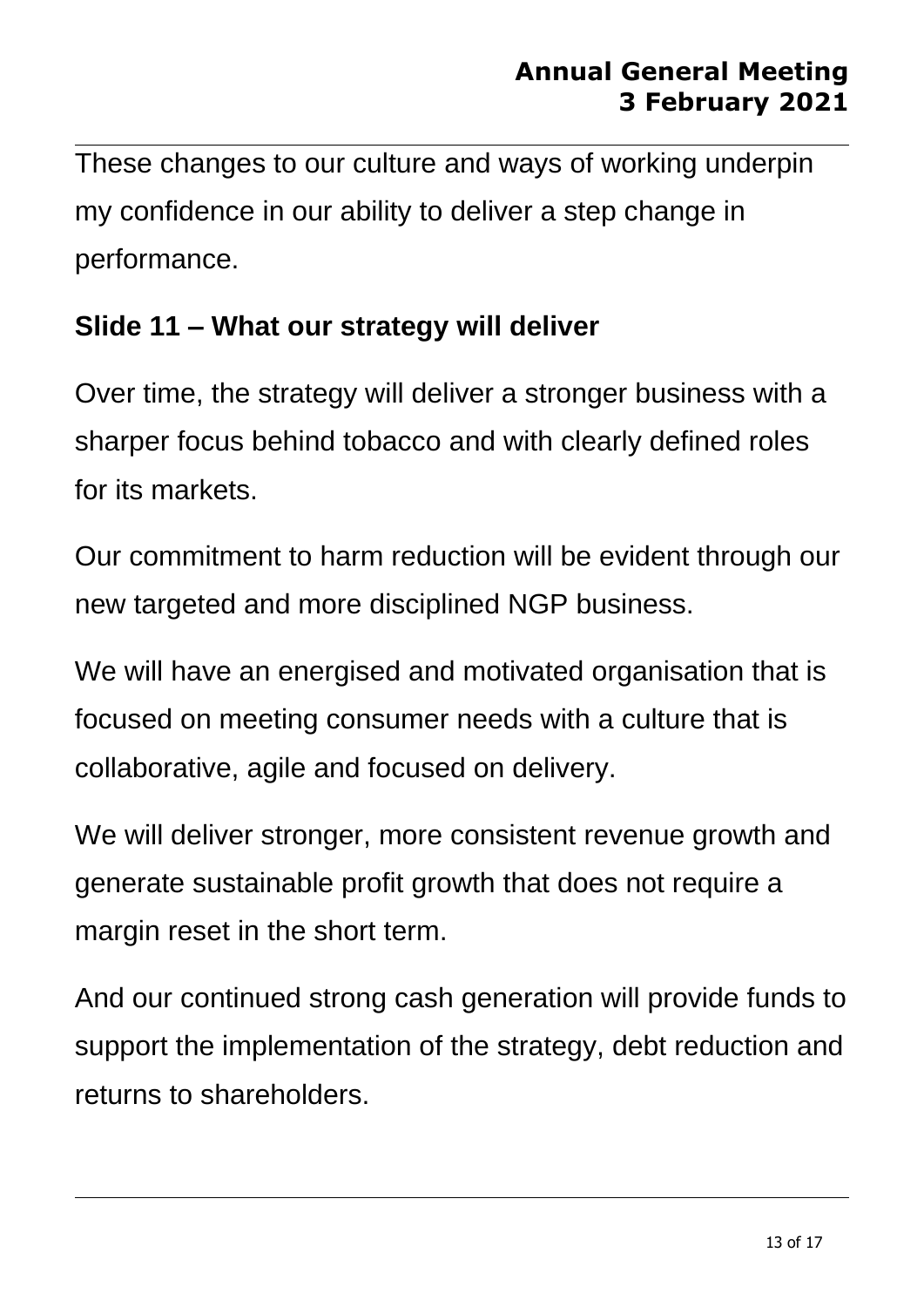### **Slide 12 – Investment case**

This new strategy and plan creates a very different investment case for Imperial Brands.

Our revitalised tobacco business will be the most significant contributor to value creation over the next five years.

Our NGP business provides an additional opportunity for growth – and with better prospects for success.

We have a significant upside from self-help initiatives through operational excellence and performance improvement… and this is just doing the basics better.

And we have a motivated team of employees, who are ready and willing to embrace these changes to make this a successful business we can all be proud of.

Most importantly, the business remains highly profitable and cash generative, underpinning enhanced returns for shareholders over time.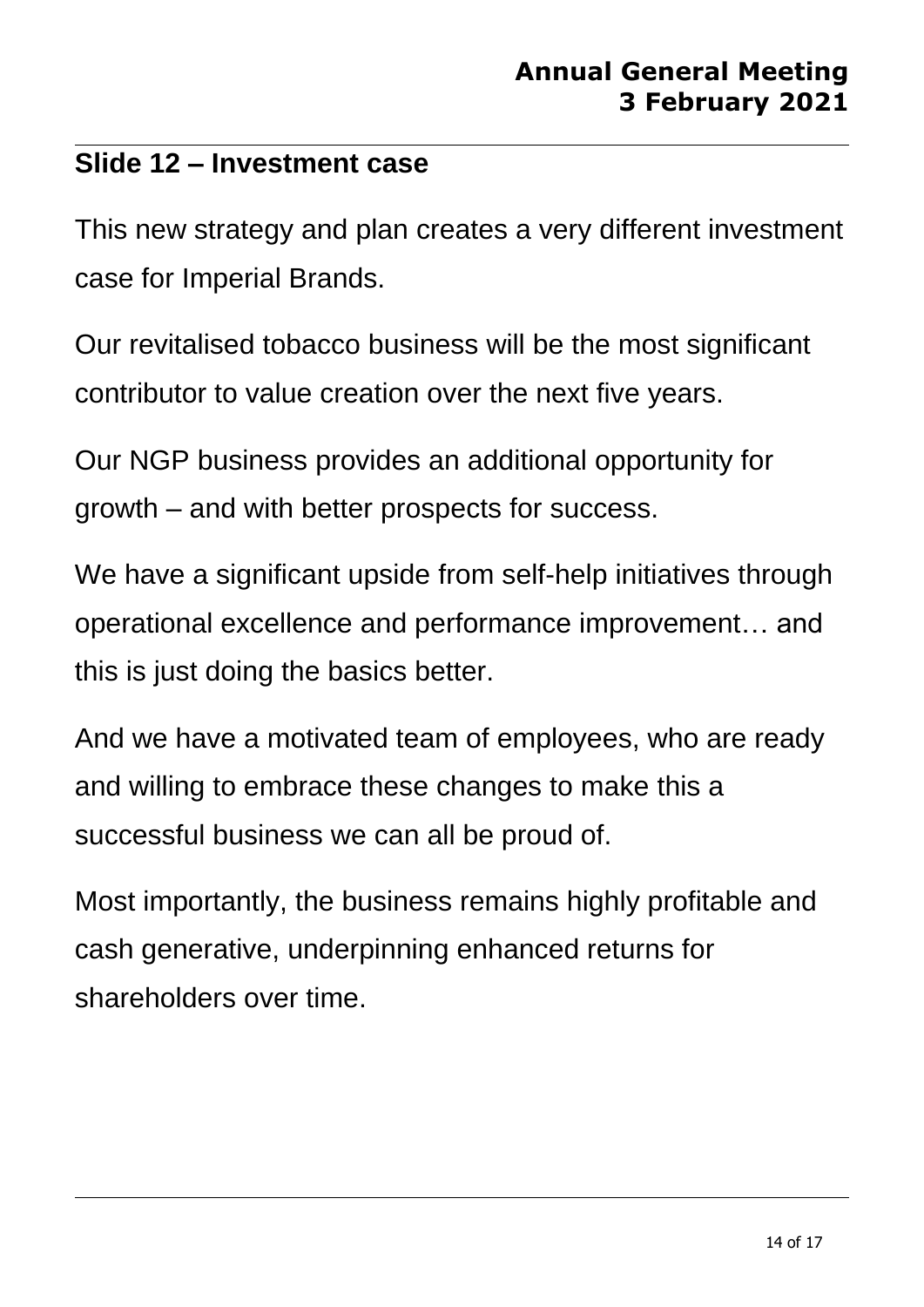That concludes my strategic overview; the full capital markets presentation is available on our corporate website, along with a recording of the event that includes a question and answer session.

Thank you – back to Thérèse.

Thank you, Stefan. The Board is excited by this new strategic direction and we look to the future with renewed confidence.

We will now deal with the 24 resolutions highlighted in the Notice of Meeting.

I intend to take questions in respect of all resolutions now and then ask you to vote on all resolutions collectively, rather than propose each resolution in turn.

We've had a number of questions submitted already, which Company Secretary John Downing has collated.

You can still submit questions during the next few minutes by clicking on the question icon on the navigation bar within the Lumi app.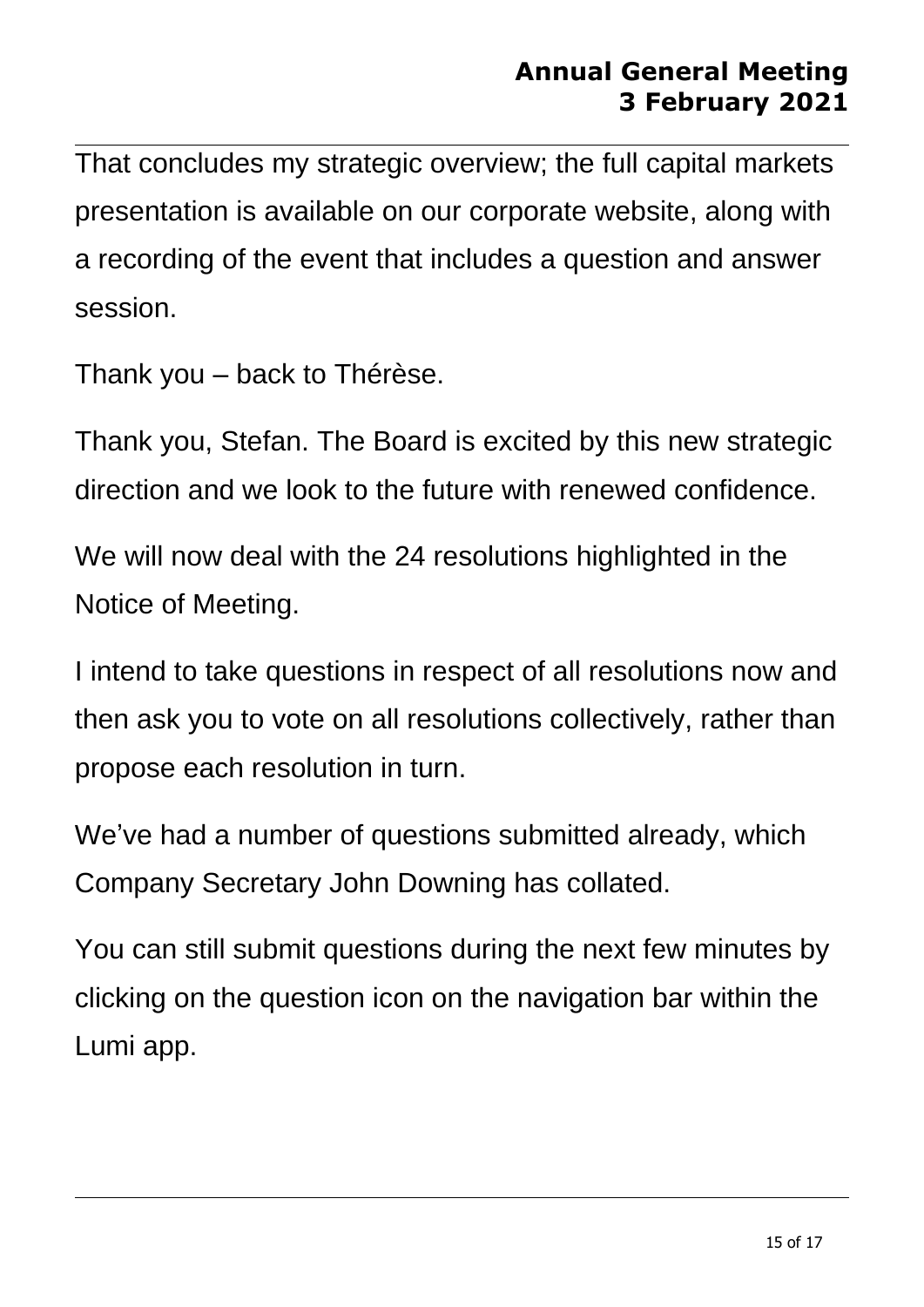Type your question and click the submit button and please also include your name and which resolution your question refers to.

John – please go ahead with the submitted questions.

Thank you for your questions. We will now proceed to vote on the resolutions.

All resolutions are decided by polls and our registrar, Equiniti, is present as the polls' scrutineer to count the votes at the end of the Meeting.

The Directors are unanimously in favour of each resolution and recommend that you vote in favour.

I now formally propose that each of the resolutions set out in the Notice of Meeting is put to the meeting as a separate resolution.

All votes cast by proxy prior to the meeting will be included in the poll votes counted.

The proxy votes received prior to the meeting are now being shown on the screen.